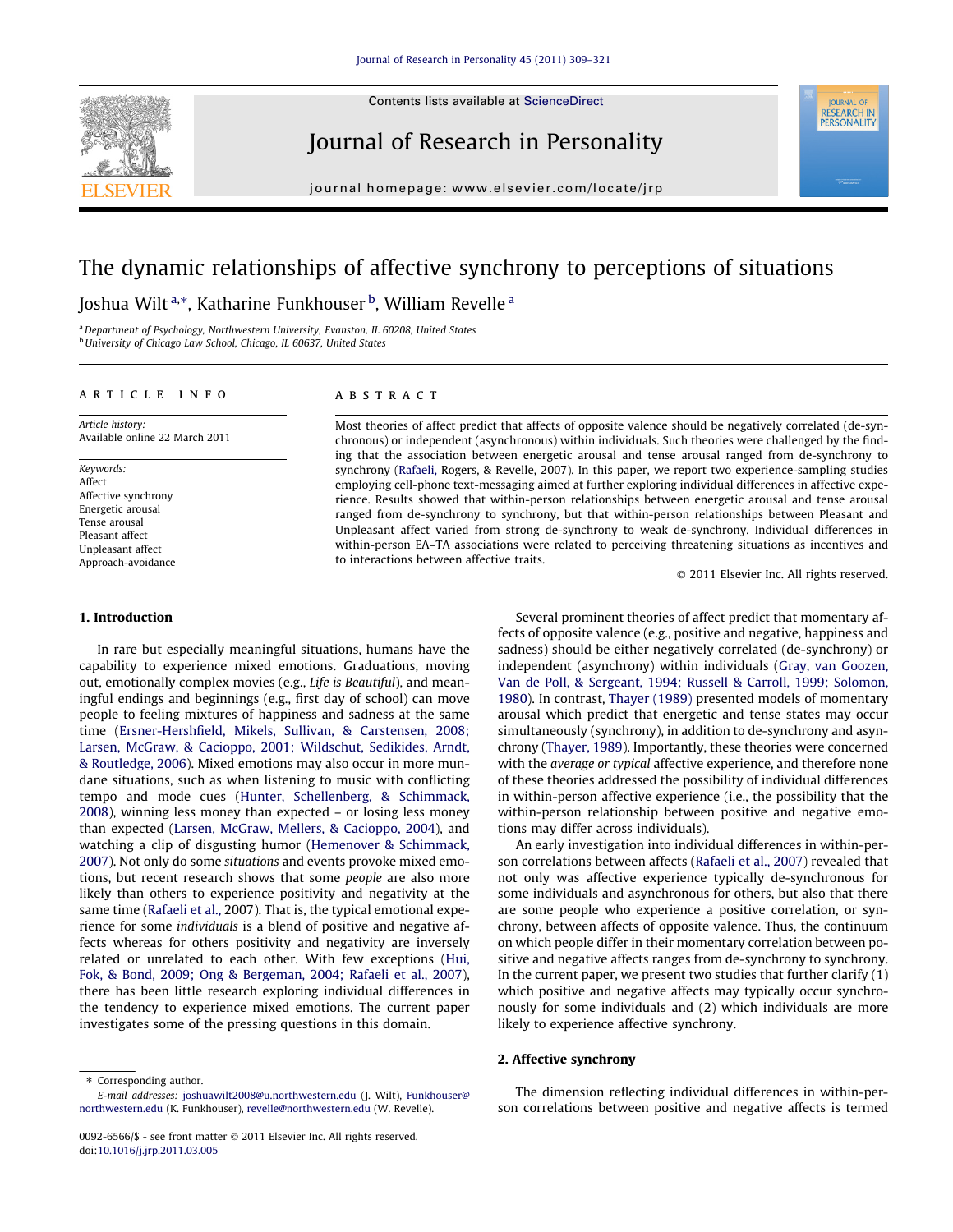affective synchrony (Rafaeli et al., 2007). Affective synchrony may be thought of like any other trait dimension in personality psychology. This trait is anchored at one pole by de-synchrony and at the other by synchrony. Individuals who typically experience positive and negative affects together are described as synchronous; individuals who experience positive and negative affect independently are described as asynchronous; and individuals with an inverse relationship between positive and negative affects are described as de-synchronous.

Rafaeli et al. (2007) observed affective synchrony by tracking individuals' emotional experience over time using paper-and-pencil dairies and personal digital assistants. Across five studies, participants rated how they felt along the affective dimensions of energetic arousal (EA; tiredness–wakefulness) and tense arousal (TA; relaxation–tension) every three waking hours for up to two weeks. Multilevel-modeling (MLM) analyses revealed that the relationship of EA to TA was close to zero (asynchronous) on average, but also that some individuals' relationships between EA and TA were reliably de-synchronous and that others were reliably synchronous. Three of the five studies assessed the temporal stability, and results indicated that affective synchrony showed similar temporal stability (test-retest rs = .39, .43, and .65 over two non-consecutive weeks) to that of mean levels of positive affect and negative affect (Watson, Clark, & Tellegen, 1988).

The current studies aim to build on Rafaeli et al. (2007) in two ways. Our first purpose is to determine which dimensions of positive and negative affectivity may occur together. Our second aim is to examine some of the factors that may account for individual differences in affective synchrony. We do this by introducing a new way of collecting experiential data.

# 3. Situating energetic arousal, tense arousal, Pleasant affect, and Unpleasant affect in two-dimensional and threedimensional affective space

When averaged across individuals, affective space may be described by a circumplex, defined as a circular arrangement of affective adjectives around two orthogonal dimensions (Larsen & Diener, 1992; Russell, Lewicka, & Niit, 1989). However, it is unclear as to which dimensions of affect are fundamental or causal. As described in the previous section, Rafaeli et al. (2007) chose to use the putatively independent dimensions of EA and TA to represent affective dimensions based on numerous findings that support this conceptualization. For example, EA and TA are affected differently by exercise and relaxation (Saklofske, Blomme, & Kelly, 1992), and EA (but not TA) is related to a circadian rhythm (Watson, Wiese, Vaidya, & Tellegen, 1999) and cognitive performance (Matthews & Westerman, 1994). Nonetheless, various researchers have been critical of the conclusion that positive and negative emotions represent independent dimensions (Barrett & Russell, 1998; Yik, Russell, & Barrett, 1999), proposing instead that the fundamental dimensions of the affective circumplex should be represented by a bipolar valence dimension (Unpleasant–Pleasant) and a single dimension of activation (deactivated–activated). Schimmack and Reisenzein (2002) attempted to reconcile these differing perspectives, reasoning that, if activation could be reduced to a single dimension, then the correlation between EA and TA (after accounting for valence) should be positive. However, this prediction was disconfirmed by the finding that the correlation between EA and TA was not different from zero after residualizing for valence. This study also found that valence was positively correlated with EA and negatively correlated with TA, consistent with a three-dimensional structure of affect (EA, TA, and valence) reported previously Schimmack and Grob (2000).

The findings of Schimmack and Reisenzein (2002) raise an important question for the study of synchrony: which positive and negative affects may be experienced synchronously within individuals? To rephrase, the question of whether positive and negative affects occur together should be more accurately rephrased as two separate questions: (1) do EA and TA occur together?; and (2) do Pleasant and Unpleasant affects occur together? Because EA and TA are thought to represent independent dimensions of positivity and negativity (Schimmack & Reisenzein, 2002), it stands to reason that the positive emotions associated with EA and the negative emotions associated with TA may be experienced synchronously for some individuals. Indeed, this prediction was supported by Rafaeli et al. (2007). However, there has yet to be an investigation into the potential synchrony of positive and negative affects represented by Pleasant and Unpleasant affective dimensions.<sup>1</sup> Therefore, we aim to replicate Rafaeli et al.  $(2007)$ by examining the range of within-person correlations between EA and TA, and we also extend that study by examining the range of within-person correlations between Pleasant and Unpleasant affects.

# 4. Explaining individual differences in affective synchrony: the potential role of cognitive appraisals

What accounts for individual differences in affective synchrony? Across multiple studies, Rafaeli et al. (2007) found that synchrony was unrelated to various dispositional characteristics that have previously been associated with both positive emotional experience (extraversion, sociability, and impulsivity) and negative emotional experience (neuroticism); furthermore, mean levels and variability of EA and TA from the experience sampling data did not relate to synchrony. These characteristics were chosen by Rafaeli et al. as potential predictors of synchrony because of each construct is thought to tap into emotional reactivity. Therefore, null relationships between synchrony and those traits importantly showed that synchrony could be distinguished from well-validated emotional constructs.

In the current studies, we go beyond testing for relationships between traits and synchrony to examine the idea that synchrony relates to individual differences in dynamic cognitive appraisals. In doing so, we draw from Zautra and colleagues' dynamic model (Reich, Zautra, & Davis, 2003; Zautra, Berkhof, & Nicolson, 2002; Zautra, 2003) as well as two models described by Thayer (1989), the (1) activating events model and (2) requirements vs. resources imbalance model; each of these models predicts that one's affective space should vary as a function of dynamic cognitive resources and appraisals.

The dynamic model is particularly concerned with how complexity of information processing relates to one's experience of affect (Reich et al., 2003). The degree of complexity of information processing one engages in is thought to be determined by perceptions of threat in the environment. When perceptions of threat are low, attentional resources are not constrained and may be flexibly

 $1$  It is important to reiterate that, for this study, we conceptualize affective space in the three-dimensional model described above. Individual differences in representations of two-dimensional, circumplex affective space have been studied in the context of the competing tendencies of valence focus and arousal focus (Feldman, 1995). Individuals high in valence focus tend to describe their affective experiences by using adjectives on the Pleasantness–Unpleasantness dimension; for these individuals, the affective circumplex resembles a bipolar positive negative dimension. Therefore, individuals high in valence focus describe their experience as either positive or negative, resulting in a more de-synchronous experience of affect (Rafaeli et al., 2007). Individuals high in arousal focus describe their affective experiences using adjectives reflecting a bipolar dimension high or low arousal, not differentiating between the dimensions of EA and TA. As such, arousal focus is related to synchronous experience of EA and TA. Other studies might find it more fruitful to conceive of individual differences in affective space using the circumplex model and employing the constructs of valence focus and arousal focus; however, we chose against doing so in this study because it collapses across the separable dimensions of EA and TA.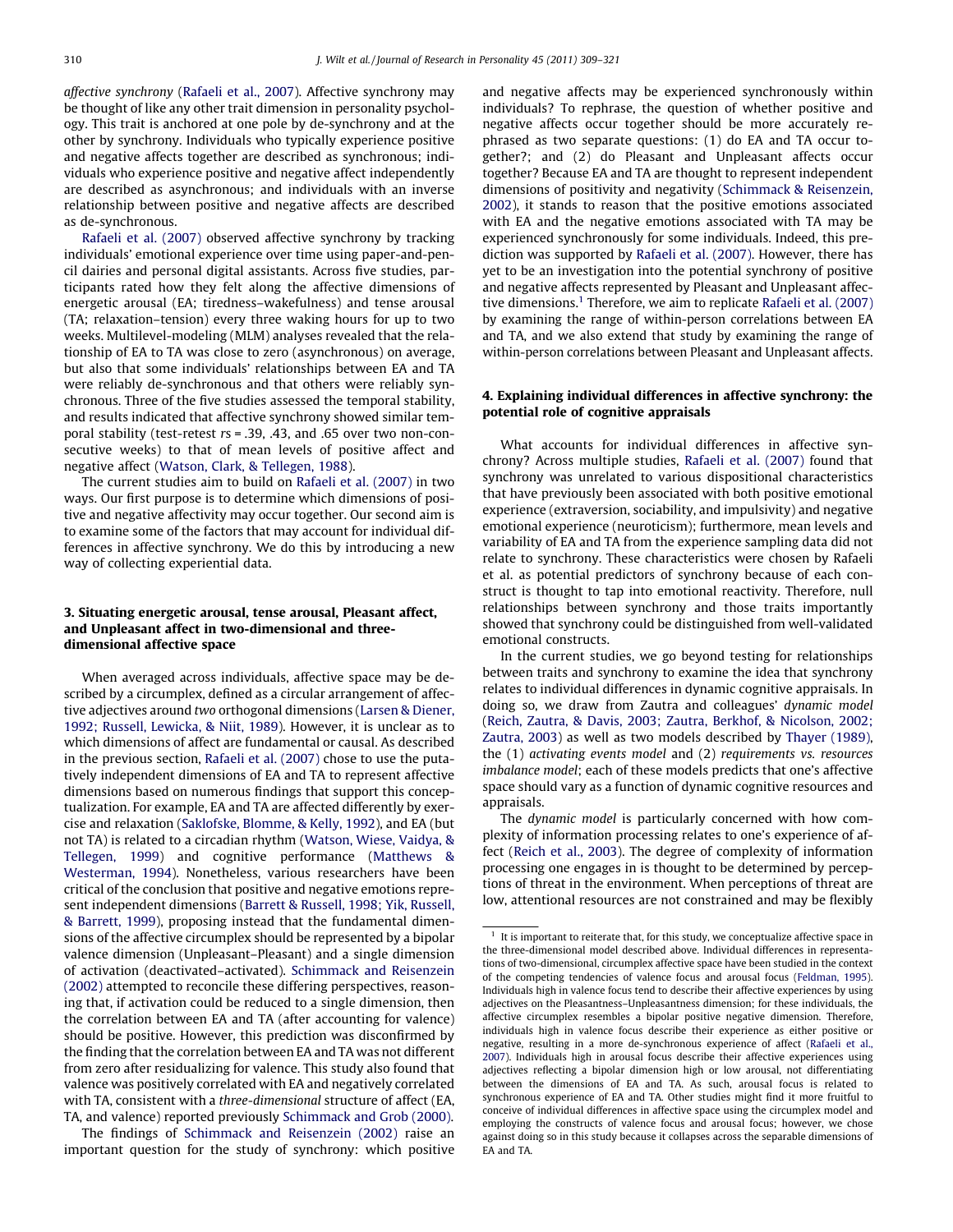deployed across a broad array of stimuli. Individuals are thus able to engage in complex information processing and become aware of both positive and negative affects independently (asynchrony). In contrast, when perceptions of threat are high, attentional resources become constrained and a reduction in complexity of information processing takes place. Affects of opposite valence should thus tend to collapse into a simple bipolar dimension (de-synchrony) under conditions of high threat. Various studies have supported the dynamic model in finding that increased situational stress is associated with a more bipolar experience of positivity and negativity (e.g., Coifman, Bonanno, & Rafaeli, 2007).

The models presented by Thayer (1989) are also concerned with how perceptions of threat influence affect, but they go further in that they also take into account the individual's perceptions of resources available to deal with potential threats. Thayer first states that the perception of threat increases negative affect states (TA). When threats are perceived as severe enough to exceed one's actual resources (activating events model), or perceived resources (requirements vs. resources model), then individuals should experience an increase in TA and a reduction in EA. The rationale for this prediction is that when stressors are perceived as unmanageably threatening, TA will increase to foster avoidance, and EA will decrease so as to inhibit approach. Thus, the dynamic model and Thayer's models together predict that affect should become more de-synchronous in situations in which threat is the prominent appraisal. Thayer's models specify further the relationship between perceptions of threat and covariation of positive and negative affects. Specifically, they state that when threats are perceived as manageable and that a reward may be obtained by confronting and overcoming the threat, then individuals will experience an increase in both avoidance processes (TA) as well as approach processes (EA). Therefore, synchrony (positive association between positive and negative affects) should occur when perceived threats are also perceived as potential opportunities for reward.

Importantly, neither Zautra's model nor Thayer's models touch on the possibility of individual differences in the experience in the relationship between positive and negative affects. We attempt to extend the assumptions of each model to predicting individual differences in synchrony. Specifically, we reason that (i) if viewing stressful situations as predominantly threatening produces de-synchrony, then individuals who view stressors predominantly as threats (rather than incentives) may experience affect in a more de-synchronous fashion; we also reason that (ii) if viewing stressful situations as challenges that present an opportunity for reward, then individuals who typically perceive stressors as possible incentives may experience affect more synchronously. We test these predictions in the current studies.

# 5. Cell-phone text-messaging as a new method for studying affective experience over time

The aims of this paper require obtaining multiple ratings of affective experience over time. The traditional method of collecting such data is to utilize either paper-and-pencil (PP) or electronic (personal digital assistants; PDA) diaries (Bolger, Davis, & Rafaeli, 2003).

The current studies introduced an alternative daily-diary medium: cell-phone text-messaging. Cell-phones have been used previously to collect experience sampling data, relying on either automated voice-recording or software (Collins, Kashdan, & Gollnisch, 2003; Kauer, Reid, Sanci, & Patton, 2009; Modi & Quittner, 2006; Reid et al., 2008) and free-response text-messages (Anhoj & Moldrup, 2004; Kuntsche & Robert, 2009). In our studies, we relied on Simple Mail Transfer Protocol (SMTP); we used a secure e-mail address to send reminder text-messages to

participants, and participants simply responded to the secure e-mail via a text-message. We believe that this method has many advantages. Participants receive reminders when it is time to complete a diary entry, decreasing the probability of non-compliance. Each response is time-stamped, ensuring that participants do not fabricate the response time and allowing for examinations of response latency. Data are available to the researchers in real-time. As a result, we have some ability to monitor whether participants adhere to proper procedure, which could allow for intervention and correction of errors. Participants are also able to travel at no detriment to the study. Participants who may leave town before the conclusion of the study are able to generate data available at the same time as local participants. Completing the diary entries is discreet, as it appears that the participant is sending an ordinary text message; this may reduce the likelihood of non-compliance due to embarrassment. Sending text-messages from a secure e-mail address to participants is free. Additionally, because participants provide their own phones, the lab incurs no additional cost if phones are lost or broken. Perhaps most importantly, this method takes advantage of a routine and common activity for many people, potentially increasing participants' level of comfort with the study procedures. Potential limitations of text-messaging are that messages are limited to 160 characters, it may not be employed as easily with the very young or very elderly, and it would be difficult to implement in populations without widespread access to mobile networks (Kuntsche & Robert, 2009). The current studies employed cell-phone text-messaging to examine individual differences in the experience of mixed emotions.

### 6. Study 1

# 6.1. Methods

# 6.1.1. Participants

Participants were fifty Northwestern University undergraduates (40 female) who were recruited from fliers posted on campus, e-mails to class rosters, and advertisements on a paid subject pool website. Participants were compensated for their text messaging expenses and received up to \$60 based on the number of complete text message responses. All methods were approved by the Northwestern University IRB.

#### 6.1.2. Procedure

Participants who filled out an online questionnaire were contacted by a researcher and invited to attend an information session. At the information session, participants received a 6.4 cm  $\times$  8.9 cm picture-frame key chain, inside of which was a double-sided sheet of paper containing items assessing affect and perceptions of situations.2 Participants received training on how to respond to the items on the card using cell-phone text-messaging, and each participant was able to send a correctly completed practice response before beginning the actual study.

Six times per day (9 A.M., 12 P.M., 3 P.M., 6 P.M., 9 P.M., 12 A.M.) for two weeks, participants received a text message (automatically sent from a secure-email account using applescript) requesting that they respond to the items on their key chain. Because cellphone text-messaging is a new method for collecting experiential data, fixed schedules were chosen to increase the ease with which participants could comply with the procedure. Although pseudorandom sampling allows for more comprehensive coverage of the day, participants routinely report that responding to fixed schedules is much easier and avoids such annoyances as constantly

<sup>&</sup>lt;sup>2</sup> Cards also included additional items that were not relevant to this particular study. A total of 44 items were presented on the card.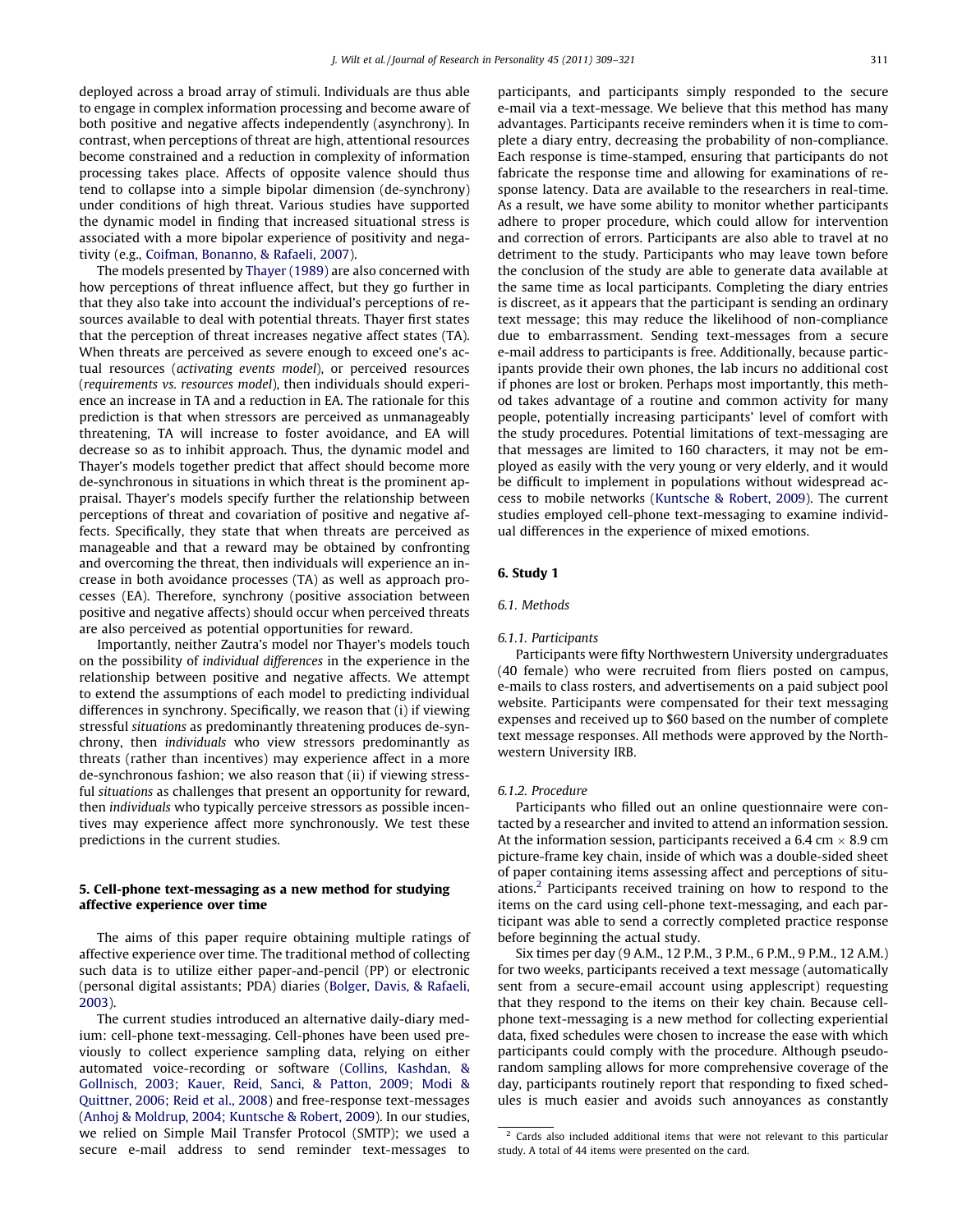#### Table 1

Descriptive statistics for text-messaging reports. The first two columns show item means and standard deviations calculated across all reports. The next three columns show statistics aggregated across participants: the mean of each state aggregated by participant; between-person standard deviations (BP SD); and pooled within-person standard deviations (WP SD). The ICC1 is the amount of variance of an individual score that is attributable to between-person variance. The ICC2 represents the reliability of betweenperson means.

| Variable             | All reports |           | Aggregated across participants |              |       | Intraclass correlations |                  |
|----------------------|-------------|-----------|--------------------------------|--------------|-------|-------------------------|------------------|
|                      | М           | <b>SD</b> | M                              | <b>BP</b> SD | WP SD | ICC <sub>1</sub>        | ICC <sub>2</sub> |
| Energetic arousal    | 3.99        | 1.08      | 3.96                           | 0.51         | 0.98  | .19                     | .94              |
| Tense arousal        | 2.55        | 1.04      | 2.62                           | 0.66         | 0.82  | .38                     | .98              |
| Pleasant affect      | 3.91        | 1.09      | 3.86                           | 0.68         | 0.87  | .37                     | .98              |
| Unpleasant affect    | 1.85        | 0.98      | 1.88                           | 0.59         | 0.81  | .32                     | .97              |
| Threat appraisals    | 1.49        | 0.69      | 1.52                           | 0.43         | 0.57  | .32                     | .97              |
| Incentive appraisals | 3.20        | 1.04      | 3.18                           | 0.53         | 0.93  | .21                     | .95              |

checking the phone to make sure that they had not missed a survey (Klasnja et al., 2008). Each cell-phone carrier has a unique email suffix that enables a person to send a text message to someone via an email account. For example, to send an email to a person whose phone number is (555)-444-3333 and who uses the phone carrier Verizon Wireless, one would type the text message itself in the body of an email and send the email to the address 5554443333@vtext.com. Participants replied by sending a text message to the secure e-mail account containing a string of numbers, one corresponding to each adjective printed on the key chain. To complete a diary entry, a participant sent a text message indicating how well each adjective described him or her on a scale of 1 (''not at all'') to 6 (''very well''). For example, if the adjectives ''energetic'', ''tense'', and ''Pleasant'', and ''Unpleasant'' occurred in that order, the number string "6134" may be an appropriate response for a participant feeling very energetic, not at all tense, somewhat Pleasant, and moderately Unpleasant.

The response-rate was similar to that of traditional experiencesampling studies (Conner, Barrett, Tugade, & Tennen, 2007). Of the possible 84 reports per participant, the mean was 69.7 (83%) reports  $(SD = 24.4)$ , and the median was 74.5  $(89(MAD = 17.05))$ . Forty-two (36 female) participants generated data that were retained for analyses. Eight participants were excluded from data analyses for the following reasons: low rate of response (less than two responses per day,  $n = 4$ ); no variability in responses (suggesting that they simply forwarded the same response each time,  $n = 3$ ; and consistently responding to less than the number of items included on the text-message assessment  $n = 1$ . Response rates were relatively uniform across time, ranging from 401 responses to the text sent at 12 A.M. and 492 to the reminder sent at 12 P.M. The median response latency was 33 min, which is likely a longer latency to respond compared with traditional beeper methods. Because we were concerned with the relationships between states rather than time effects, we did not exclude responses based on latency to respond.

### 6.1.3. Materials

6.1.3.1. Affect and situation appraisals. Participants responded to the prompt, ''How are you feeling right now?'' on a scale from 1 (''not at all'') to 6 (''very well'') indicating how well the following adjectives described his or her current affective state. Items from the Motivation States Questionnaire (MSQ) (Revelle & Anderson, 1996) that previously showed the highest loadings on the dimensions of EA, TA, and valence (separated into Pleasant/Unpleasant affects) (Rafaeli & Revelle, 2006) were selected to assess each affective variable: EA - "energetic", "alert", and "sluggish" (reversescored); TA – "calm" (reverse-sored), "relaxed" (reverse-scored), and ''tense''; Pleasant affect – ''confident'', ''cheerful'', and "pleased"; and Unpleasant affect - "grouchy", "irritable", and ''gloomy''. Participants responded to the prompt, ''Over the past 30 min, the situation I was in was... '', on a scale from 1 (''not at all'') to 6 (''very well'') indicating how well the following adjectives described his or her situation appraisal. Appraisals of threat were assessed with the adjectives ''threatening'', ''risky'', and ''negative''. Appraisals of a potentially rewarding incentive were assessed with the adjectives ''challenging'', ''rewarding'', and ''positive''.

# 7. Results

# 7.1. Descriptive statistics

### 7.1.1. Text-messaging reports

For a preliminary look at the nature of the diary recordings of affect and situation appraisals, we computed the mean and standard deviation across all reports (Table 1). The mean in column 1 represents a variable's aggregate item mean calculated across all reports, and the standard deviation in column 2 represents how much variation there was across all reports  $(N = 2787)$ . The variability across all reports can be conceptualized as total variability. Total variability may be partitioned into between-person variability and within-person variability; that is, variability across all reports is due to participants varying from each other (betweenperson variability) and over time (within-person variability). Between-person variability is represented as the variability between participants' average values for each respective variable. Column 3 shows the average value for each variable across participants (M), and column 4 represents the between-person variability (SD) in each variable. The second source of total variability is within-person variability – variability within each individual participant's reports. Whereas between-person variability (column 4) represents variation among participant means, within-person variability represents each participant's variation from his or her own mean. Column 5 represents within-person variability as the pooled standard deviation for each variable.

The amount of variance in individual reports that is due to between-person differences is represented by the intraclass correlation 1 (ICC1, Shrout & Fleiss, 1979) in column 6. These values ranged from .19 to .38, indicating that the amount of variance in individual reports due to within-person variations ranged from 81% to 62%. The high intraclass correlation 2 (ICC2, (Shrout & Fleiss, 1979)) statistics show that participant means may be reliably differentiated from each other. In summary, the total variance of affect and situations may be decomposed into variance due to trait like effects (between-person differences) and that due to state like effects (within-person differences). Although the amount of within-person variance is relatively greater than the among of between-person variance, high ICC2 values indicate that betweenperson variations are stable and meaningful.<sup>3</sup> We are interested

 $3$  Minimum and maximum values for each state are at or very near the minimum and maximum of each respective scale, and minimums and maximums of aggregated variables are relatively less extreme (i.e., rather than from varying from 1 to 6 as states do, they range from about 1.5 to 4.5).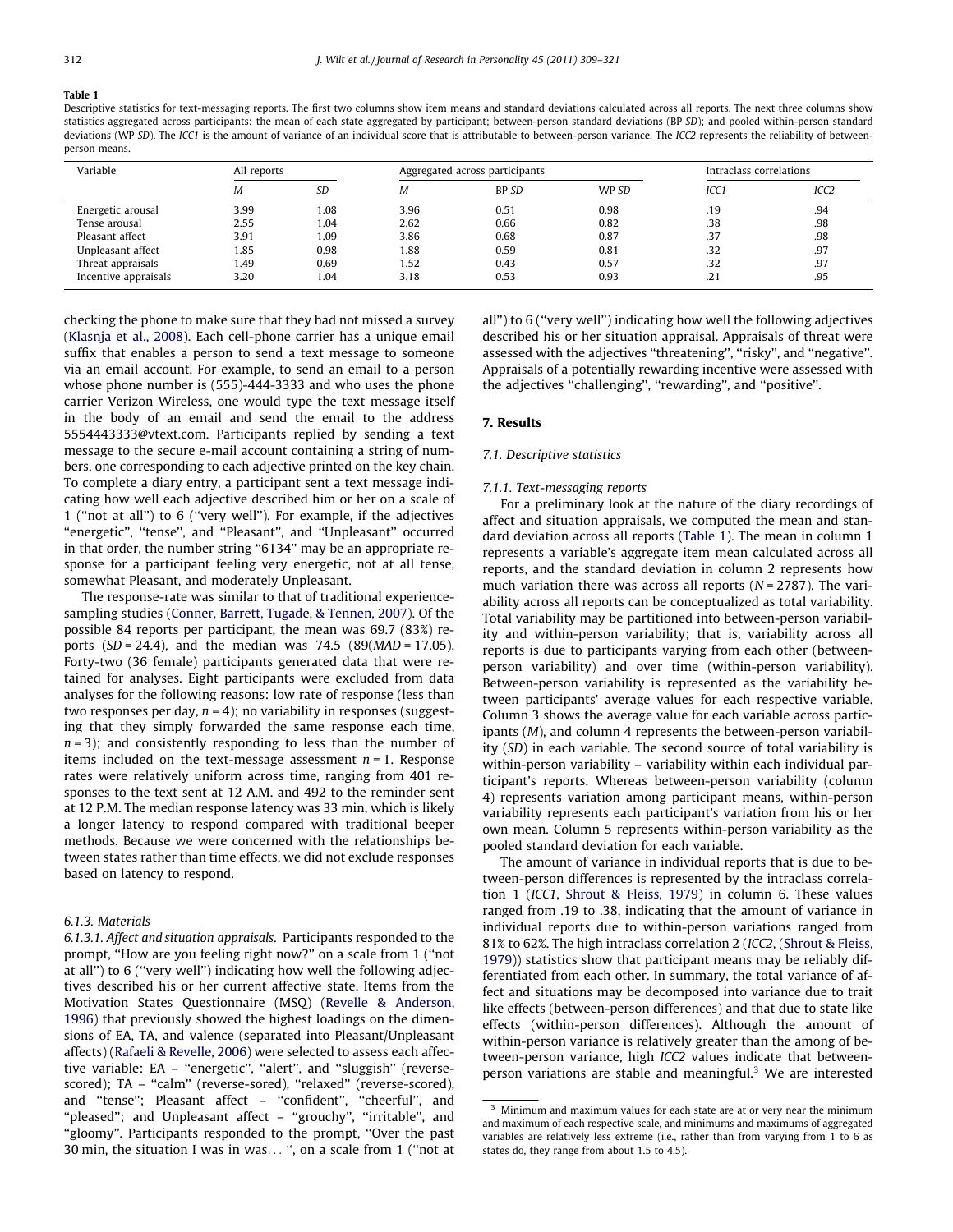in examining within-person variations in affect as well as between-person differences in within-person associations among affects and situation appraisals.

### 7.2. Analytic strategy for examining within-person associations

Analyses were done in R (R Development Core Team, 2009) using the multilevel (Bliese, 2009), and nlme Pinheiro, Bates, DebRoy, & Sarkar (2009), and psych (Revelle, 2011) packages. We used multilevel modeling (MLM, also known as hierarchical linear modeling) as our main analytic technique. MLM, as its name suggests, analyzes data at multiple levels; this is important for the current data because observations were nested within individuals.

# 7.3. What is the range of within-person associations between EA and TA, and between Pleasant and Unpleasant affects?

Rafaeli et al. (2007) found that the within-person associations between EA and TA ranged from de-synchrony to synchrony. We attempted to replicate this finding as well as examine the within-person associations between Pleasant and Unpleasant affects.

We first needed to evaluate whether there were individual differences in within-person relationships between EA and TA, and in the relationships between Pleasant and Unpleasant affects. We did this by comparing a model constraining the slope between EA and TA to be fixed across individuals (fixed effects model) versus a model allowing the slope between EA and TA to vary across individuals (random effects model). The fixed effects model predicting EA from TA was specified following the terminology of Bryk & Raudenbush (1992).

$$
EA_{ij} = \beta_{0i} + \beta_{1i} TA_{ij} + r_{ij}
$$
\n<sup>(1)</sup>

$$
\beta_{0i} = \gamma_{00} + \mu_{0i} \tag{2}
$$

$$
\beta_{1i} = \gamma_{10} \tag{3}
$$

Eq. (1) states that the energetic arousal score for individual i on occasion j (EA<sub>ij</sub>) is a function of the individual's intercept,  $\beta_{0i}$ , a component reflecting the relationship between EA and TA,  $\beta_{1i}TA_{ij}$ , and a term that reflects between-person error,  $r_{ij}$ . TA was mean-centered around each individual's mean; therefore the intercept term reflects an individual's mean level of EA. Eq. (2) states that each individual's intercept is a function of a common intercept,  $\gamma_{00}$ , and an error term that indicates that the intercept is allowed to vary across individuals,  $\mu_{0i}$ . Eq. (3) states that the slope between EA and TA is fixed across individuals; that is, the slope relating EA to TA is specified to be identical for each individual. The three rows may be combined into a single equation as follows:

$$
EA_{ij} = \gamma_{00} + \mu_{0i} + \gamma_{10} TA_{ij} + r_{ij}
$$
\n
$$
\tag{4}
$$

Eq. (4) may be compared to the random effects model (5) allowing the slope between EA and TA to vary across individuals.

$$
EA_{ij} = \gamma_{00} + u_{0i} + \gamma_{10} TA_{ij} + u_{1i} TA_{ij} + r_{ij}
$$
 (5)

The additional term in Eq. (5),  $u_{1i}TA_{ii}$ , indicates that slopes between TA and EA were allowed to vary across participants.

The log likelihood values for each model were compared; if there is significant variation in the relationships between variables, the model allowing slopes to vary across individuals should fit the data significantly better than the fixed slopes model. This strategy was employed to evaluate whether ther relationships between EA and TA varied across participants, and whether the relationships between Pleasant and Unpleasant affects varied across participants. One MLMs predicted EA from TA and another MLM predicted Pleasant affect from Unpleasant affect. In each case, the model allowing slopes to vary across participants fit the data better than the corresponding fixed model: for EA–TA, L.ratio $_{df=2}$  = 87.84,  $p$  < .001; Pleasant affect–Unpleasant affect, L.ratio<sub>df=2</sub> = 60.90,  $p$  < .001.

Next, we examined the range of associations between affects of opposite valence. In the interest of space and clarity, we present results from MLMs from here on by referring to unstandardized (b) coefficient values rather than presenting the entire MLM equation Unstandardized (b) coefficients reveal the association between affects for the typical individual. Importantly, replicating (Rafaeli et al., 2007), the relationship between EA and TA ranged from strong de-synchrony  $(b = -.85)$  to weak synchrony  $(b = .26)$ , whereas the relationship between Pleasant and Unpleasant affect ranged from strong de-synchrony  $(b = -1.17)$  to weak de-synchrony ( $b = -.17$ ). The fixed effects from MLMs also showed that, similar to Rafaeli et al. (2007), EA was slightly, negatively related to TA on average  $b = -.26$ ,  $p < .001$ . In contrast, Pleasant affect showed a strong negative relationship with Unpleasant affect,  $b = -.64, p < .001.$ 

# 7.4. Predicting individual differences in within-person relationships between ea and ta, and between Pleasantness and Unpleasantness: exploring affective synchrony

We predicted that individual differences in affective synchrony should be related to individual differences in the tendency to perceive threats as potentially rewarding challenges, or incentives. However, before examining this prediction, we first needed to determine whether the within-person variation in the relationships between Threat and Incentive appraisals differed across individuals. Our analysis strategy was the same as for examining whether the relationships between affective variables differed across participants.

The MLM model allowing the slope between Threat and Incentive to vary across participants fit the data better than the corresponding fixed model, L.ratio<sub>df=2</sub> = 38.25,  $p < .001$ , suggesting that there were reliable individual differences in the within-person relationships between Threat appraisals and Incentive appraisals.

To evaluate whether synchrony was related to perceiving threats as incentive, we next needed to operationalize individual differences in each participant's association between Threat appraisals and Incentive appraisals. We accomplished this by finding each participant's correlation between perceptions of Threat and Incentive ( $r_M$  = 0.06,  $r_{SD}$  = 0.25, range = -.52 to .46). Related to our hypotheses, the individual with a -.52 correlation typically views threats as the absence of incentive, whereas the individual with the .46 correlation sees threat and incentive as typically occuring together. These correlations were used as predictors of individual differences in EA–TA relationships and Pleasantness– Unpleasantness relationships in the following MLMs. Using correlations as predictors means that it is the relationship between two variables that will be used as a predictor rather than the absolute standing on any one variable.<sup>4</sup>

We conducted one MLM predicting EA from TA, the correlation between perceptions of Threats and Incentives, and the cross-level interaction of predictor variables simultaneously. Individuals who routinely perceive threats as incentives had more positive relationships between EA and TA, as indicated by the positive and significant cross-level interaction term ( $b = 0.39$ ,  $p < 0.05$ ). A separate MLM predicted Pleasantness from Unpleasantness the correlation between perceptions of Threats and Incentives, and the cross-level interaction of predictor variables simultaneously. The Pleasant-Unpleasant relationship was not related to the correlation between perceptions of Threat and Incentive ( $b = .10, p < .54$ ). These analyses suggest that

<sup>4</sup> We also conducted MLMs using the absolute standing on situational appraisals of risk and challenge as moderator variables between but did not find that these variables predicted synchrony.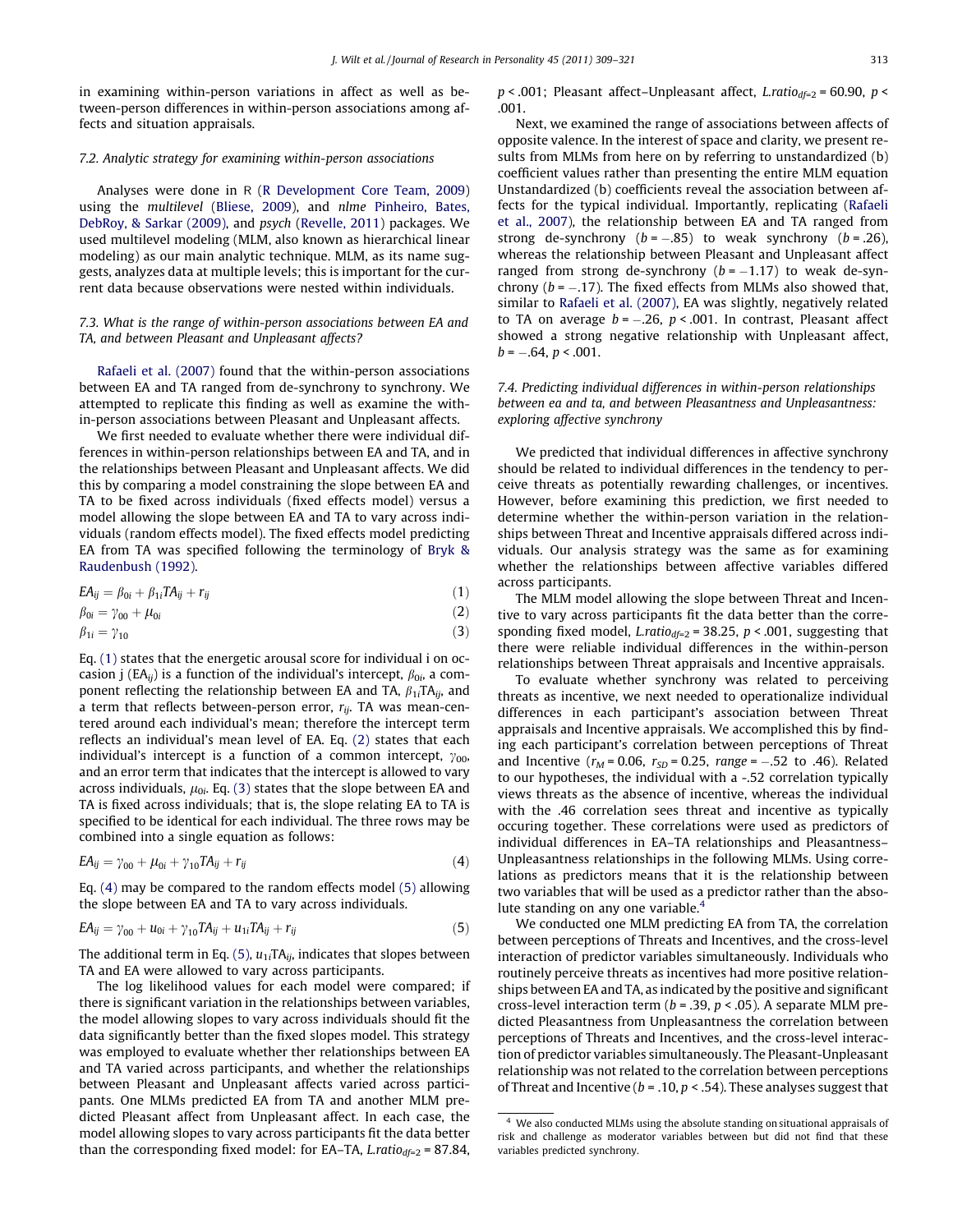

Fig. 1. The diagonal shows histograms of the within-subject relationships (correlations) between variables. The between-subjects relationships of within-subject associations are shown below the diagonal as scatter plots and above the diagonal as Pearson correlations. For example, the between-subjects relationship between within-person EA–TA associations and within-person Pleasant–Unpleasant associations is shown as a scatter plot in the second row of the first column and as a correlation in the first row of the second column. The best fitting LOESS regression and the 1 SD correlational ellipse are shown. LOESS is a robust smoother based on local polynomial regression.

the EA–TA relationship was specifically related to perceiving Threats as Incentives. Results are depicted graphically in Fig.  $1.5\,$ 

# 7.5. Discussion: Study 1

The first goal of this research was to determine which dimensions of positive and negative affectivity may occur together. Study 1 replicated Rafaeli et al. (2007) by showing that the within-person relationships between EA and TA ranged from strong de-synchrony to moderate synchrony, however, the within-person relationships between Pleasant and Unpleasant affect ranged only from de-synchrony to asynchrony. The second goal was to examine some of the factors that may account for individual differences in affective synchrony. EA–TA synchrony was related to the contingency between Threat and Incentive appraisals; however, the Pleasant-Unpleasant relationship was unrelated to this contingency.

# 8. Study 2

Study 2 builds upon Study 1 in a number of ways. First, the measurements of EA and TA in Study 1 included adjectives with both positive and negative connotations, raising the possibility that EA–TA synchrony resulted due to a valence overlap between operationalizations of EA and TA. To evaluate this possibility, Study 2 assesses EA with positive adjectives only and TA with negative adjectives only. We also assess Pleasant affect with positive valence adjectives and Unpleasant affect with negative valence adjectives.

Second, our measure of an Incentive appraisal was operationalized as the aggregate of perceiving a situation as challenging, rewarding, and positive in an effort to match Thayer's definition of a challenge with the possibility for a pleasing outcome; however, it is possible that challenge appraisals and incentive appraisals relate differentially to EA and TA. We attempt to separate these effects in Study 2 by analyzing appraisals of challenging and pleasing situations separately.

Third, we explored individual difference variables as potential predictors of synchrony. Keeping in line with the notion presented in Rafaeli et al. (2007), we selected variables that are thought to be broadly related to positive and negative emotional experience and emotional reactivity. Specifically, we examine whether measures of affective traits (EA, TA, Pleasantness, and Unpleasantness) are related to synchrony.

Finally, whereas the participants in Study 1 were all university students, Study 2 obtained a mixed sample of university students and community adults.

# 8.1. Method

### 8.1.1. Participants and procedure

Participants were 49 individuals (36 female) who were recruited from advertisements on a paid subject pool website and

<sup>5</sup> Although the locally smooth regression relationship between within-person associations in EA–TA and within-person associations in Pleasant-Unpleasant affects appears to be quadratic, the b from the MLM testing for a quadratic relationship was not statistically significant.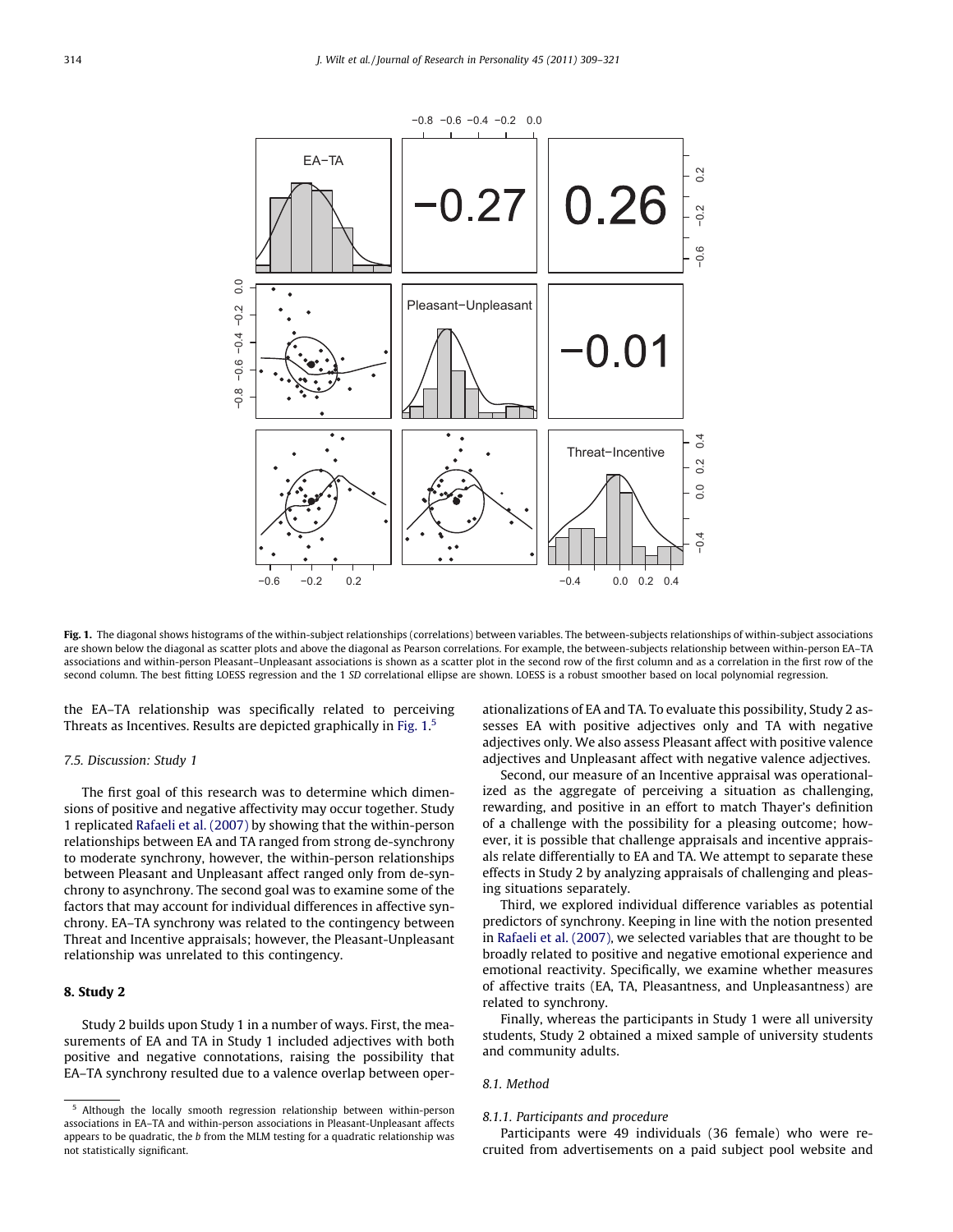### Table 2

Study 2: Descriptive statistics for text-messaging reports. The first two columns show means and standard deviations calculated across all reports. The next three columns show statistics aggregated across participants: the mean of each state aggregated by participant; between-person standard deviations (BP SD); and pooled within-person standard deviations (WP SD). The ICC1 is the amount of variance of an individual score that is attributable to between-person variance. The ICC2 represents the reliability of betweenperson means.

| Variable             | All reports |           | Aggregated across participants |              |       | Intraclass correlations |                  |
|----------------------|-------------|-----------|--------------------------------|--------------|-------|-------------------------|------------------|
|                      | М           | <b>SD</b> | M                              | <b>BP</b> SD | WP SD | ICC <sub>1</sub>        | ICC <sub>2</sub> |
| Energetic arousal    | 2.43        | 1.10      | 2.48                           | 0.77         | 0.80  | .50                     | .98              |
| Tense arousal        | 2.23        | 0.89      | 2.26                           | 0.58         | 0.69  | .43                     | .98              |
| Pleasantness         | 3.32        | 1.14      | 3.42                           | 0.80         | 0.80  | .53                     | .98              |
| Unpleasantness       | 1.85        | 0.99      | 1.87                           | 0.50         | 0.87  | .28                     | .96              |
| Threat appraisals    | 1.47        | 0.91      | 1.47                           | 0.57         | 0.78  | .42                     | .98              |
| Challenge appraisals | 2.20        | 1.34      | 2.25                           | 0.57         | 1.26  | .18                     | .92              |
| Pleasing appraisals  | 2.84        | 1.50      | 2.87                           | 0.83         | 1.28  | .32                     | .96              |

on websites listing part-time job opportunities in the greater Chicago area. Forty (29 female) participants generated data that met criteria for being retained for data analyses: participants were excluded for having an unacceptable number of reports ( $n = 5$ ), no variability in responses ( $n = 3$ ), and incomplete reports ( $n = 1$ ). Of these 40, 21 were university students and 19 were adults living in the greater Chicago area. Participants came to the lab to attend an information session and complete training in text-messaging methodology.<sup>6</sup> Participants sent text-message responses to a secure e-mail address 6 times per day (9 A.M., 12 P.M., 3 P.M., 6 P.M., 9 P.M., 12 A.M.) for two weeks. Participants were compensated for their texting expenses and up to an additional \$50 based on their number of complete text message responses. Of the possible 84 reports per participant, the mean was 55.7 (66%) reports ( $SD = 23.7$ ), and the median was 60 (71%) reports (MAD = 26.7). Response rates were relatively uniform across time, ranging from 320 responses to the text sent at 12 A.M. and 419 to the reminder sent at 3 P.M. The median response latency was 39 min. Rates of completion were slightly lower than in Study 1, and latency to respond was slightly longer. It is interesting to note that the decreased rate of response and increased response latency paralleled the reduction in compensation from Study 1 (\$60 to \$50), suggesting that compensation may affect motivation to respond.

### 8.2. Materials

### 8.2.1. Affect and situation appraisals

As in Study 1, EA and TA were assessed with items from the MSQ that previously loaded highly on each respective dimension (Rafaeli & Revelle, 2006). Participants responded to the prompt, ''How are you feeling right now?'' on a scale from 1 (''not at all'') to 6 (''very well'') indicating how well the following adjectives described his or her current affective state. EA was assessed with four adjectives with positive connotations: ''excited'', ''lively'', ''full-ofpep'', and ''vigorous''; TA was measured with four adjectives with negative connotations: ''distressed'', ''jittery'', ''nervous'', and'' stirred-up''; Pleasantness was assessed with two adjectives with positive connotations: ''happy'', and ''strong''; and Unpleasantness was assessed with two adjectives with negative connotations: "irritable", "upset".<sup>7</sup> For situation appraisals, participants responded to the prompt, ''Over the past 30 min, the situation I was in was...'', on a scale from 1 (''not at all'') to 6 (''very well'') indicating how well the following adjectives described his or her situation appraisal. Appraisals of threat were assessed with the

adjective ''threatening,'' challenge appraisals were assessed with the adjective ''challenging,'' and pleasing appraisals were assessed with the adjective "pleasing."

# 8.2.2. Trait measures of energetic arousal and tense arousal, Pleasantness, and Unpleasantness

Participants were asked to rate affective adjectives from the MSQ reflecting each respective dimension based on how they feel in general (''In general, I feel...''). Varying the time-frame of instructions for ratings of affect has been used extensively to create reliable and valid measures of affect (Watson, 2000). Cronbach's alpha reliabilities were: for trait EA  $(n = 4)$ , alpha = .88; trait TA  $(n = 4)$ , alpha = .63; trait Pleasantness, alpha = .72; and trait Unpleasantness  $(n = 2)$ , alpha = .40.

### 8.3. Results and discussion

### 8.3.1. Descriptive statistics

As in Study 1, we characterized reports of affect and situation appraisals by their overall item averages and variabilities, between-person averages and standard deviations, within-person standard deviations, the amount of variance in each report that was attributable to between-person variation, and the reliability of between-person variations (Table 2). $8$  It is important that variables showed both sizable between-person variability and within-person variability, and that between-person differences were reliable for each variable. The percentage of variance attributable to between-person and within-person variability differed across studies; examining the factors that may be responsible for such variation is left for future research. Means and standard deviations for affective traits were: for EA ( $M = 3.95$ ,  $SD = 1.07$ ); TA ( $M = 2.49$ ,  $SD = 0.70$ ); Pleasantness ( $M = 4.47$ ,  $SD = 0.91$ ); for EA ( $M = 2.48$ ,  $SD = 0.84$ ;

# 8.4. Individual differences in EA–TA and Pleasantness–Unpleasantness relationships

As in Study 1, we compared two MLMs predicting EA from TA, fixing the slope between variables across individuals in one model and allowing the slope to vary across individuals in the other model. The within-person relationship between EA and TA varied significantly across individuals, as the MLM allowing slopes to vary across participants fit the data better than the corresponding fixed model, L.ratio<sub>df=2</sub> = 141.67, p < .001. Replicating Study 1, the relationship between EA and TA ranged from de-synchrony  $(b = -.99)$  to synchrony  $(b = .45)$ , suggesting that synchrony ob-

<sup>&</sup>lt;sup>6</sup> As in Study 1, text-messaging cards contained items assessing affects and situations as well as additional items that were relevant to the current study. A total of 50 items appeared on the card.

Although we would have ideally liked to include more adjectives assessing Pleasantness and Unpleasantness, there are relatively few adjectives that may be used to assess this dimension that do not have high EA or TA content.

<sup>8</sup> As in Study 1, minimum and maximum values for each state were at or very near the minimum and maximum of each respective scale, and minimums and maximums of aggregated variables are relatively less extreme.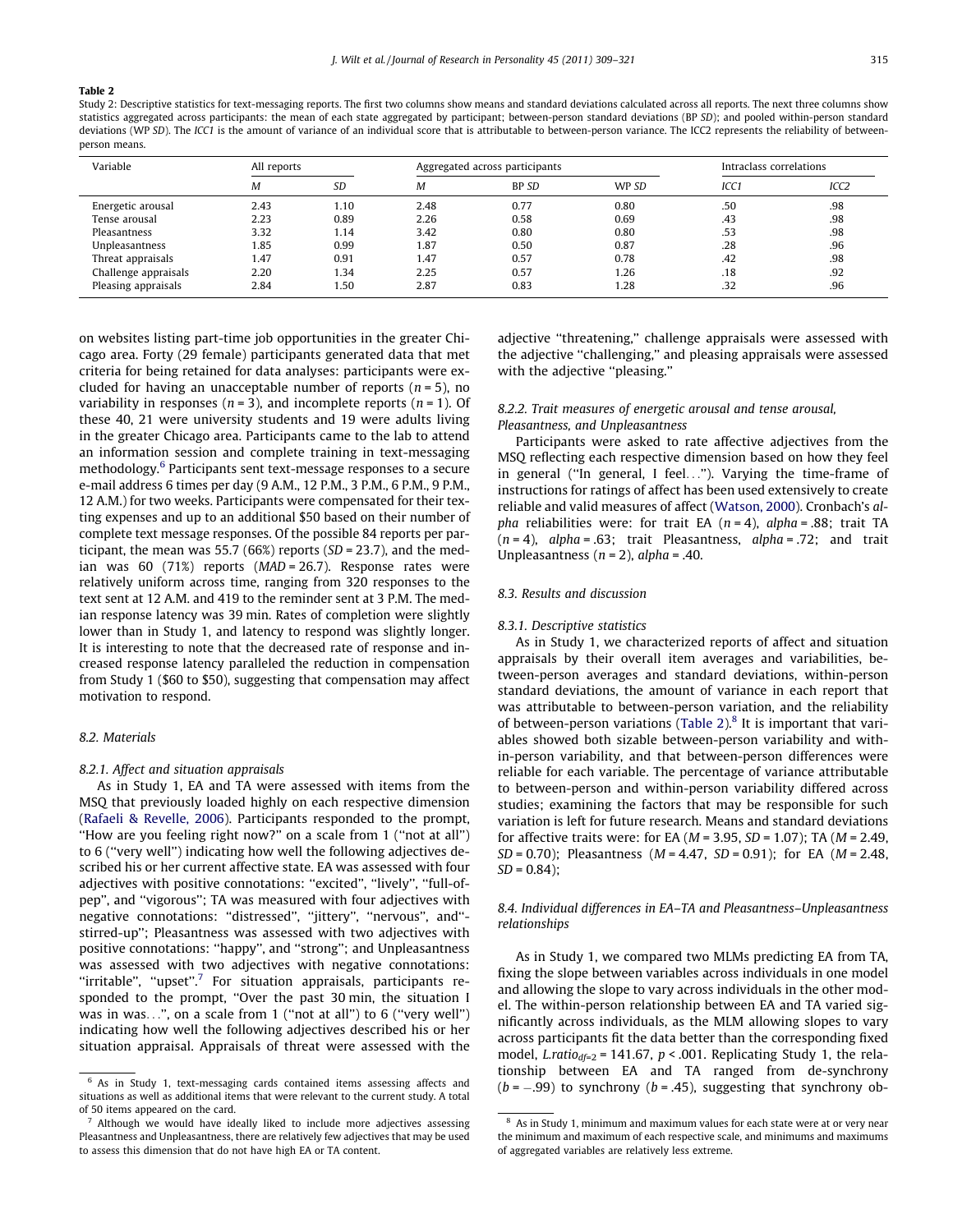

Fig. 2. The diagonal shows histograms of the within-subject relationships between variables. The between-subjects relationships of within-subject associations are shown below the diagonal as scatter plots and above the diagonal as correlations. For example, the between-subjects relationship between within-person EA–TA associations and within-person Reward–Threat associations is shown as a scatter plot in the second row of the first column and as a correlation in the first row of the second column. The best fitting LOESS regression and the 1 SD correlational ellipse are shown. LOESS is a robust smoother based on local polynomial regression.

served in Study 1 and in Rafaeli et al. (2007) was not due simply to a valence overlap between EA and TA operationalizations. Within the typical individual, EA was slightly negatively related to TA  $b = -.10$ ,  $SD = 0.48$ . The within-person relationship between Pleasant and Unpleasant affect also varied across individuals; the MLM allowing slopes to vary across participants fit the data better than the corresponding fixed model, *L.ratio*<sub>df=2</sub> = 187.87,  $p < .001$ . The relationship between Pleasantness and Unpleasantness ranged from de-synchrony ( $b = -1.09$ ) to synchrony ( $b = .22$ ); however, only five individuals had relationships above  $b = 0$  and only one individual had a relationship of greater than  $b = .13$ . The typical individual had a de-synchronous relationship between Pleasantness and Unpleasantness  $b = -.27$ ,  $SD = .24$ .

### 8.5. Predicting synchrony

Study 1 revealed that individual differences in within-person EA–TA (but not Pleasant–Unpleasant relationships) were related to individual differences in threat-incentive contingencies. In study 2, we attempted to separate the components of incentive appraisals into challenging and pleasing aspects. Thus, our predictors of synchrony in this study were participants' within-person relationships between Threat appraisals and Challenge appraisals, and participants' within-person relationships between Threat appraisals and Pleasing appraisals. Comparisons of fixed-slope MLMs with random-slope MLMs showed that there was significant withinperson variation in the relationships between threatening and

challenging appraisals, L.ratio<sub>df=2</sub> = 46.25,  $p < .001$ , and between threatening and pleasing appraisals, L.ratio $_{df=2}$  = 39.50, p < .001.

Individual differences in within-person relationships between situation appraisals were operationalized as each participant's correlation between appraisals of threatening and challenging situations  $(r_M = 0.14, r_{SD} = 0.26, range = -.41$  to .71) and between threatening and pleasing situations  $(r_M = -0.13, r_{SD} = 0.20,$ range  $= -0.46$  to 0.25). These correlations were used as predictors of individual differences in EA–TA relationships in the following MLMs.

MLM cross-level interaction coefficients showed that individual differences in threatening-challenging contingencies were not associated with EA–TA synchrony ( $b = 0.04$ ,  $p = .85$ ), whereas individual differences in threatening-pleasing contingencies were positively related to EA–TA synchrony ( $b = 0.49$ ,  $p < .05$ ). These analyses suggest that the EA–TA relationship is specifically related to perceiving threatening and pleasing situations as occuring together (see Fig.  $2$ ).<sup>9</sup> We found the same pattern of results when predicting the Pleasant–Unpleasant relationship from contingencies of situation appraisals. Individual differences in threatening-challenging contingencies were not significantly associated to Pleasant–Unpleasant relationships ( $b = -0.24$ ,  $p = .20$ ), whereas individual differences in threatening-pleasing contingencies were positively related to Pleasant–Unpleasant relationships ( $b = 0.49$ ,  $p < .05$ ).

 $9$  Absolute standing on situational appraisals of threat, challenge, and reward did not predict synchrony.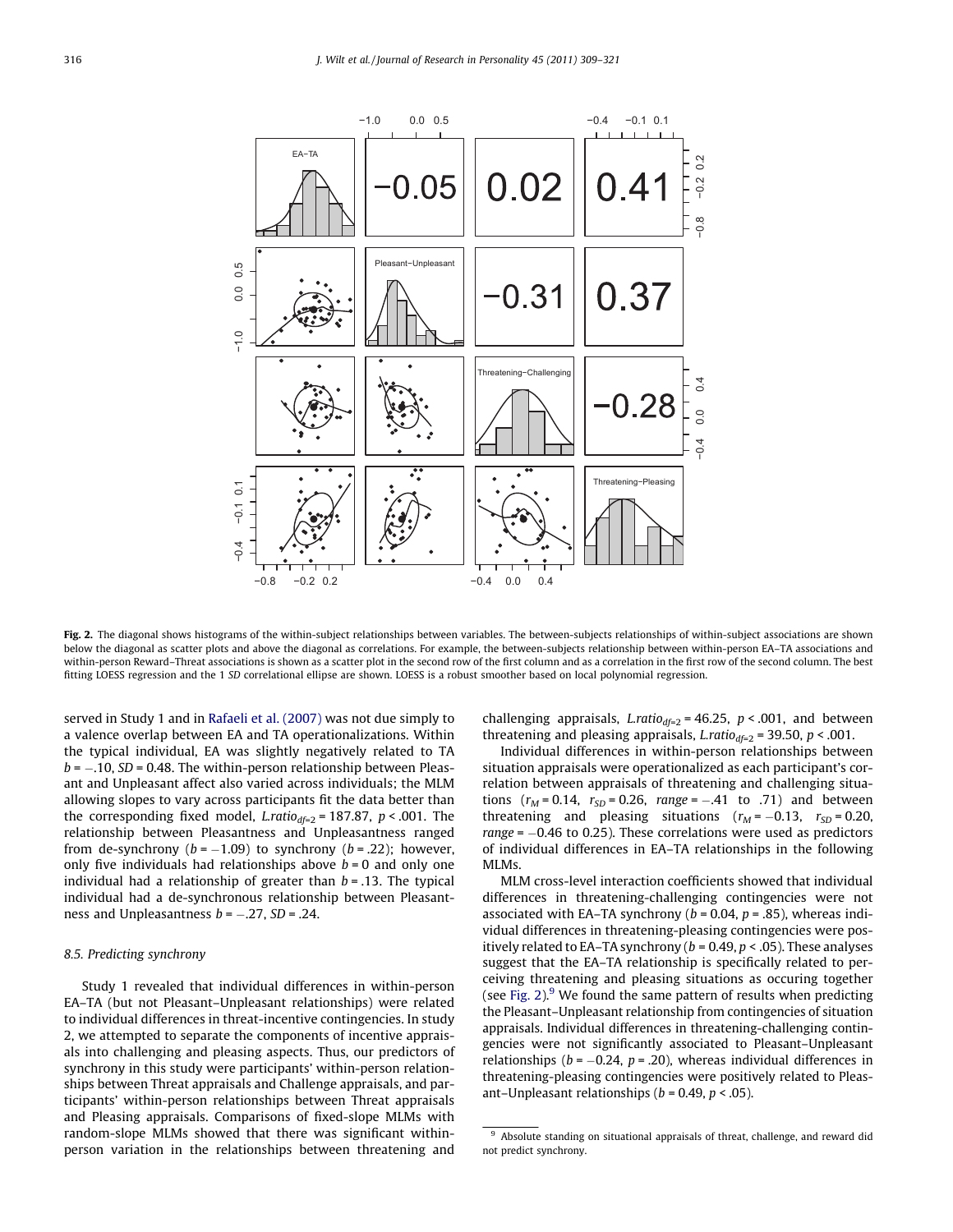# 8.6. Affective traits as predictors of affective synchrony

Rafaeli et al. (2007) analyzed each affective trait as a predictor of the EA–TA relationship individually but did not find any significant main effects. In our analyses, we consider the possibility that both main effects and interactions of affective traits may predict EA–TA and Pleasant–Unpleasant relationships. Thus, we conducted MLMs predicting the both the EA–TA relationship and Pleasant-

ness–Unpleasantness relationship from (1) trait EA, TA, and the interaction of those variables, and (2) trait Pleasantness, trait Unpleasantness, and their interaction. For example, when predicting the EA–TA relationship from affective traits, analyses were done by conducting a MLM predicting state EA from state TA, trait EA, trait TA, each two-way interaction term (state TA\*trait EA, state TA\*trait TA, and trait EA\*trait TA), and a three-way interaction term (state TA\*trait EA\*trait TA). Across analyses, significant



Fig. 3. The relationship between EA and TA varies as a function of individuals' relationships between trait EA and trait TA. Individuals with lower levels of trait TA (circles) experience EA and TA more synchronously at lower levels of trait EA, whereas individuals with higher levels of trait TA (triangles) experience affect more synchronously at higher levels of trait EA.



Fig. 4. The relationship between EA and TA varies as a function of individuals' relationships between trait Pleasantness and trait Unpleasantness. Individuals with lower levels of trait Unpleasantness (circles) experience EA and TA more synchronously at lower levels of trait Pleasantness, whereas individuals with higher levels of trait Unpleasantness (triangles) experience affect more synchronously at higher levels of trait Pleasantness.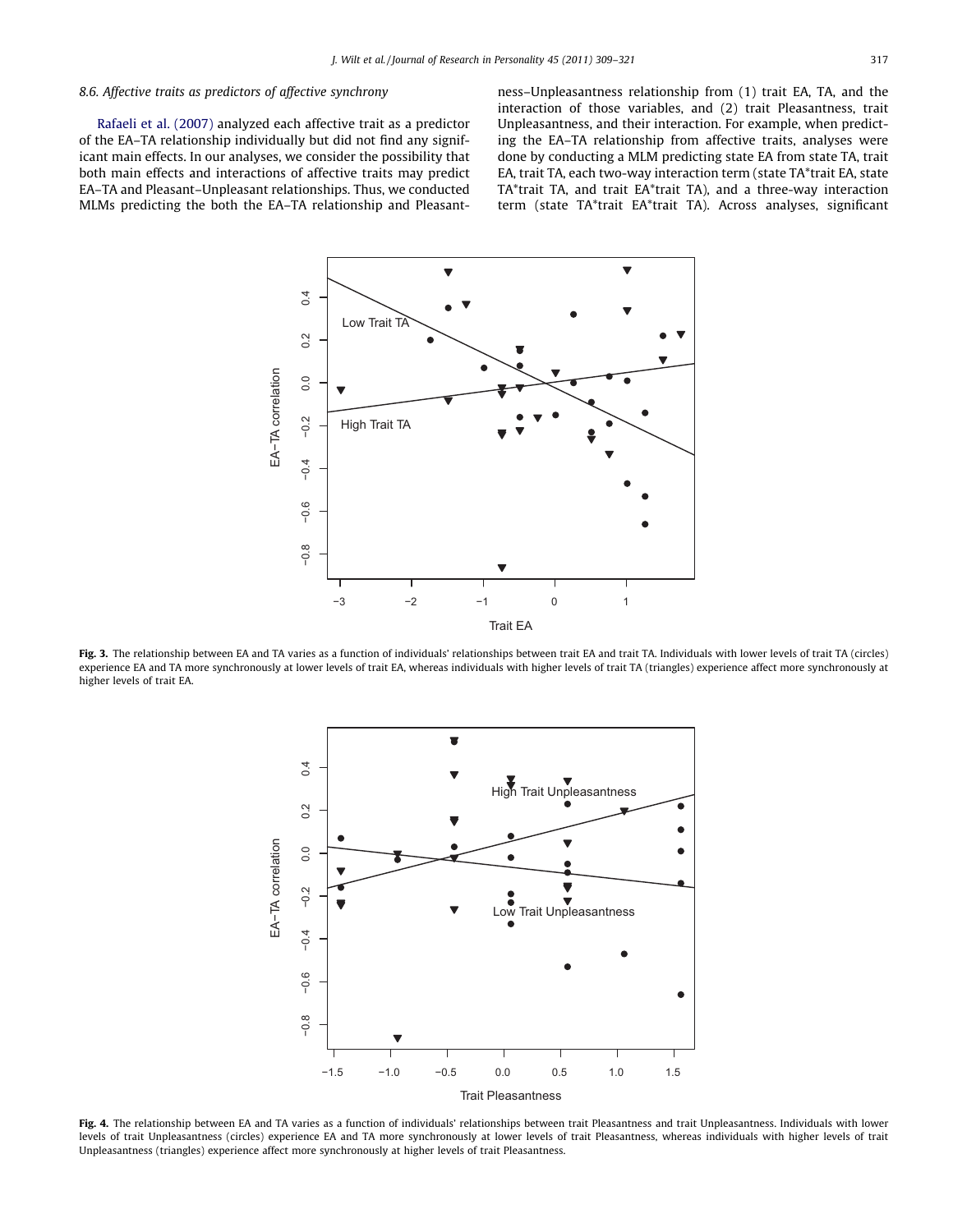predictors of the EA–TA relationship were trait EA ( $b = -0.16$ ,  $p < .05$ ), the interaction between trait EA and trait TA ( $b = 0.39$ ,  $p < .001$ ), and the interaction between trait Pleasantness and trait Unpleasantness ( $b = 0.31$ ,  $p < .01$ ); the relationship between Pleasant and Unpleasant affect was not significantly predicted by any term entered in the MLMs. Figs. 3 and 4 illustrate the relationships between the EA–TA correlation and trait affect. What is striking is that trait positive affects (EA and Pleasantness) predict the withinperson correlation between EA and TA differently depending on trait levels of negative affects (TA and Unpleasantness). For individuals with higher levels of trait negative affects, EA and TA becomes more positive as trait positive affects increase.

# 9. General discussion

The goal of this paper was to examine two important issues for the study of individual differences in affective synchrony. The first issue was to determine which positive and negative affects may be felt synchronously. The second issue was to determine whether individual differences in the relationships between positive affects and negative affects varied as a function of situational appraisals, as suggested by the dynamic affect model of Zautra and colleagues (Zautra et al., 2002; Zautra, 2003) as well as Thayer's (1989) models of affect.

In regard to our first goal, we replicated previous research (Rafaeli et al., 2007) by finding that within-person associations between EA and TA ranged from de-synchrony to synchrony. In contrast, we found that associations between Pleasant and Unpleasant affects ranged from de-synchronty to asynchrony.

In regard to our second goal, we determined in Study 1 that within-person EA–TA relationships were predicted by more positive associations between incentive and threat appraisals. In Study 2, we decomposed incentive appraisals into perceptions of challenging and pleasing situations and found that within-person EA–TA relationships as well as Pleasant–Unpleasant relationships were predicted specifically by more positive associations between pleasing appraisals and threat appraisals. The null findings for the threat-challenge contingency may reflect that threats that are perceived as challenges may sometimes engage both approach and avoidance processes but other times may only engage avoidance processes if the challenge is judged to be too difficult. For example, many students taking an advanced physics course may perceive the course as threatening (to their grade point average) as well as challenging. Some students might accept the challenge and study arduously, whereas others may perceive the challenge of learning the material to be too difficult and thus refrain from studying. In contrast, threatening situations that are also routinely perceived as rewarding, positive, and pleasing (e.g., gambling in a casino) might more reliably be related to both avoidance and approach processes.

A challenge to the findings relating synchrony to situational contingencies is the argument that correlations between affects and correlations between situational appraisals are isomorphic constructs and thus that relationships between those constructs are not meaningful. There are empirical and theoretical reasons to conceptualize such variables as distinct constructs. Empirically, it might be expected that the relationships between isomorphic constructs would be much higher than the modest relationships found in this study. Theoretically, affective and cognitive components are typically seen as distinct and fundamental building blocks for personality (Allport, 1937; Emmons, 1989; Hilgard, 1980; Johnson, 1997; Pytlik Zillig, Hemenover, & Dienstbier, 2002; Winter, John, Stewart, Klohnen, & Duncan, 1998). Indeed, we have previously put forth a framework for organizing personality according to four distinct modes of effective functioning – Affect (A), Behavior (B), Cognition (C), and Desire (D) – the ABCDs of personality (Ortony, Norman, & Revelle, 2005; Wilt & Revelle, 2009). From this view, the current studies first sought to examine the cognitive (C) factors that influence individual differences in an affective (A) variable, affective synchrony. Nonetheless, the answer to the question of whether synchrony and correlations between situation appraisals are distinct constructs will need to come from experimental rather than correlational designs. Future studies may attempt to devise manipulations that could have separate effects on the affects and cognitions included in this study in order to answer this question.

Apart from their substantive contribution, the findings from these studies are also important in that they provide an initial validation of using cell-phone text-messaging as a method for collecting experiential data. Future research may extend this method to other psychology studies when short or multiple-choice responses are desired. It is important to note that research requiring a short latency between reminders to respond and responses may want to implement a procedure that decreases response latency (e.g., higher compensation for quicker responses).

# 9.1. Associations between positivity and negativity from an approachavoidance systems perspective

This was the first research to investigate individual differences in the within-person relationships between Pleasantness and Unpleasantness. The range of associations between those affects ranged from de-synchrony (negative associations) to asynchrony (no association). This result contrasts with the consistent finding that associations between EA and TA range from de-synchrony to synchrony (positive association). Why do some individuals experience EA–TA synchrony whereas no individuals experience Pleasantness–Unpleasantness synchrony? One potential explanation was that the EA–TA synchrony finding in Rafaeli et al. (2007) and in Study 1 in the current paper were artifacts resulting from measuring both EA and TA with positively and negatively valenced adjectives. However, Study 2 showed that EA–TA synchrony remained even when EA was measured with positive adjectives only and TA was measured with negative adjectives only.

We believe that a close consideration of the systems and processes thought to produce EA, TA, Pleasantness, and Unpleasantness may illuminate the question of which affects have a synchronous relationship. It is widely accepted that affects are tied to independent approach and avoidance motivation systems (Carver & White, 1994; Davidson, 1992; Depue & Collins, 1999; Gray, 1994; Fowles, 1987; Smillie, Loxton, & Avery, in press). The affects included in this study may be mapped in approach/avoidance space. EA is thought to be related to approach processes only, and TA to avoidance processes only (Schimmack & Grob, 2000; Thayer, 1989); therefore, the finding that the associations between EA and TA range from negative to positive suggests that it is possible for the typically independent approach and avoidance systems to be flexibly coactivated.

In contrast to the conceptualization of EA as arising from an approach system and TA from an avoidance system, it has been proposed that the Pleasant and Unpleasant affects are derived from an approach system only (Carver & Harmon-Jones, 2009). In Carver & Harmon-Jones (2009)'s model, approach-related affects are conceptualized on a continuum: the positive pole of the continuum is defined by Pleasant affects such as cheerfulness and confidence and at the negative pole Unpleasant affects such as grouchiness and irritability. Pleasantness is thought to arise from doing well at approach-related tasks whereas Unpleasantness is thought to arise from doing poorly at approach-related tasks (Carver & Scheier, 2000; Carver, 2001). From this perspective, it stands to reason that when individuals are succeeding at approach-related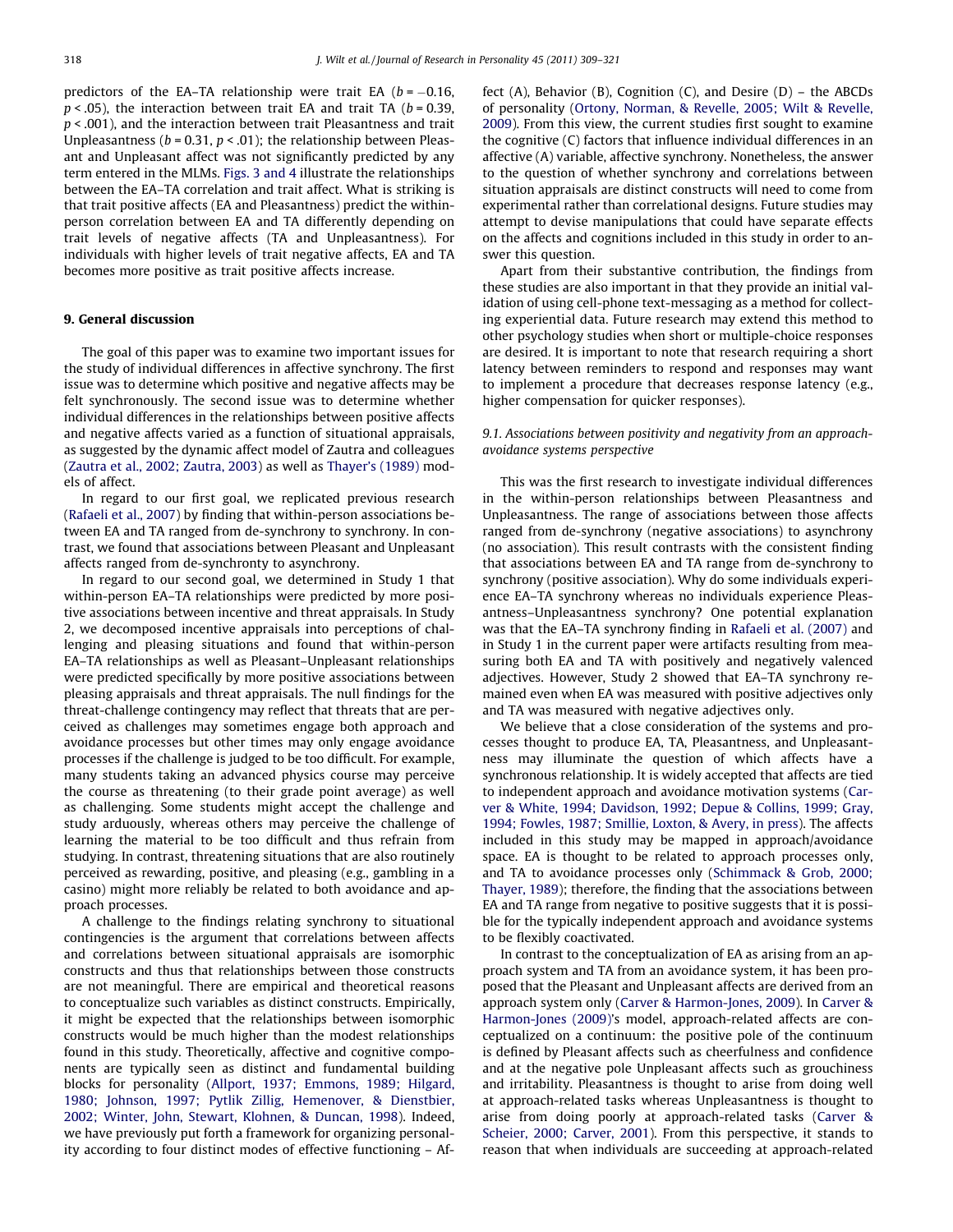tasks (which produces Pleasantness), they are not typically simultaneously failing at those same tasks. Thus, mapping Pleasantness and Unpleasantness in approach/avoidance space provides a compelling explanation for why the within-person relationships between Pleasantness and Unpleasantness do not typically occur in synchronous fashion. Avoidance affects in Carver & Harmon-Jones (2009)'s model are defined at the negative pole by affects such as fear and anxiety and at the positive pole by affects such as relief and calm. Negative avoidance affects are thought to be generated by doing poorly at avoidance tasks whereas positive avoidance affects are thought to be generate by doing well at avoidance tasks. In regards to our current findings, we propose that positive and negative affects arising from separate motivational systems may show synchronous relationships for some individuals because independent motivational systems may be flexibly coactivated; however, positive and negative adjectives arising from the same motivational systems should not show synchronous relationships because they lie at opposite ends of a unipolar affective dimension. Future research may confirm or reject this hypothesis by examining individual differences in the relationships between a wider variety of affective adjectives.

The approach-avoidance systems framework described above is a compelling perspective from which to interpret the relationships between EA–TA synchrony and situational contingencies. From an approach-avoidance systems context, de-synchrony occurs when one system is dominant or suppresses the other system; asynchrony occurs when there is no competition between approach and avoidance systems; and synchrony when approach and avoidance systems are coactivated and are thus in conflict. Applying these ideas the observed associations between within-person EA–TA relationships and situational contingencies results in the following straightforward interpretations: more negative associations between threatening and incentive/pleasing appraisals might reflect the suppression of one system by the other; independent relationships between those appraisals may reflect an absence of competition between systems, and more positive relationships among situations might reflect conflict between approach and avoidance. These findings are in line with Thayer's (1989) original idea that cognitive appraisals may influence the degree of coactivation between affective systems. Specifically, our findings are consistent with Thayer's notion that positive and negative affects may be positively correlated when threats (activating the avoidance system) are perceived as potential rewards (activating the approach system). Thayer's hypothesis was specific to situational differences in correlations between affects rather than individual differences in typical within-person correlations. Our findings go beyond Thayer that individual differences in one's typical relationships between affects of opposite valence would be dependent on their typical appraisals of situations.

The approach-avoidance perspective may also explain why affective traits interacted to predict synchrony. We found that individuals with extreme and dissimilar levels of affective traits (e.g., high EA, low TA) had more de-synchronous EA–TA relationships, whereas individuals with extreme and similar levels of affective traits (e.g., high EA, high TA) had more synchronous EA–TA relationships. Dissimilarity between levels of affective traits may thus be manifested in a tendency for one system to suppress the other, and similarity between levels of affective traits at more extreme levels may be manifested in those systems being activated together. In contrast, individuals with similar and moderate levels of affective traits typically exhibited asynchrony. This finding makes sense from the purely descriptive observation that most individuals exhibit asynchrony, and that most individuals have moderate levels of affective traits. From a functional perspective, moderate levels of affective traits may promote flexible deployment of approach and avoidance affects in response to the de-

mands of the environment. As neither trait is extremely dominant (or weak), individuals may be able to self-regulate their momentary EA and TA independently of one another. More extreme general affective tendencies might be harder to override through self-regulatory strategies, resulting in one affective system being dominant when levels are dissimilar or affective systems occurring in conflict when levels of affective traits are similar.

Asynchrony may be more adaptive than de-synchrony in stressful situations. Asynchrony (compared to de-synchrony) has been related to feeling less pain in a sample of individuals with osteoarthritis and/or fibromyalgia (Zautra, Johnson, & Davis, 2005) as well as resilience in a sample of recently bereaved individuals (Coifman et al., 2007).

### 10. Limitations and future directions

There are several limitations to our findings that may be addressed by future research. Because the studies were conducted in naturalistic settings, individual differences may be attributed to environmental rather than personal factors. However, such an explanation would require at least a reason why people chose to be in different environments in the first place. Nonetheless, having participants engage in standardized activities (Borkenau, Mauer, Riemann, Spinath, & Angleitner, 2004) may rule out the possibility that our results are due completely to environmental influences. As our studies were not experimental, we cannot conclude causality or directionality for any of our effects. Future studies may manipulate affects and/or situations to determine whether perceptions and affects have causal influences on each other. Ratings of affects and situation appraisals were all self-reported; thus, it is possible that different results may have been obtained by incorporating observer or peer reports. We urge future researchers to consider adding such reports in order to determine the boundary conditions of our findings. Additionally, women were disproportionately represented in our study and therfore future studies should aim to include a more balanced sample with regard to gender.<sup>10</sup>

Although no individual study can explore all potential predictors of synchrony, an individual difference variable not included in this study that may be particularly relevant to synchrony is affective intensity (Larsen, Diener, & Emmons, 1986). Affective intensity reflects the magnitude of a persons emotional responsiveness to emotion-provoking stimuli (e.g., strongly felt negative and positive affective states). Although first considered a unidimensional construct (Larsen, 1985), more recent research (Bryant, Yarnold, & Grimm, 1996) has revealed a three-factor structure of negative reactivity (strong reactions to negative events), negative intensity (feeling negative emotions strongly), and positive intensity (feeling positive emotions strongly). As intuition suggests that intense positive and negative emotions are not felt synchronously (Rafaeli et al., 2007), individuals scoring highly on any of the factors of affect intensity might be less likely to experience affective synchrony; this possibility awaits further research.

Future research may also explore the implications of synchrony for psychological functioning, particularly focusing on determining the conditions under which synchrony may be adaptive or maladaptive. Results from the current studies show that those who experience affect synchronously typically notice the potentially rewarding aspects of negative situations in concert, suggesting that synchrony may provide a buffer against the debilitating aspects of difficult situations. In contrast, it has been proposed that experiencing both positive and negative emotions may consume a relatively large degree of energy (Watson, 2000), raising the

 $10$  MLMs examining gender as a predictor of synchrony found that gender did not moderate EA–TA associations or Pleasant–Unpleasant associations.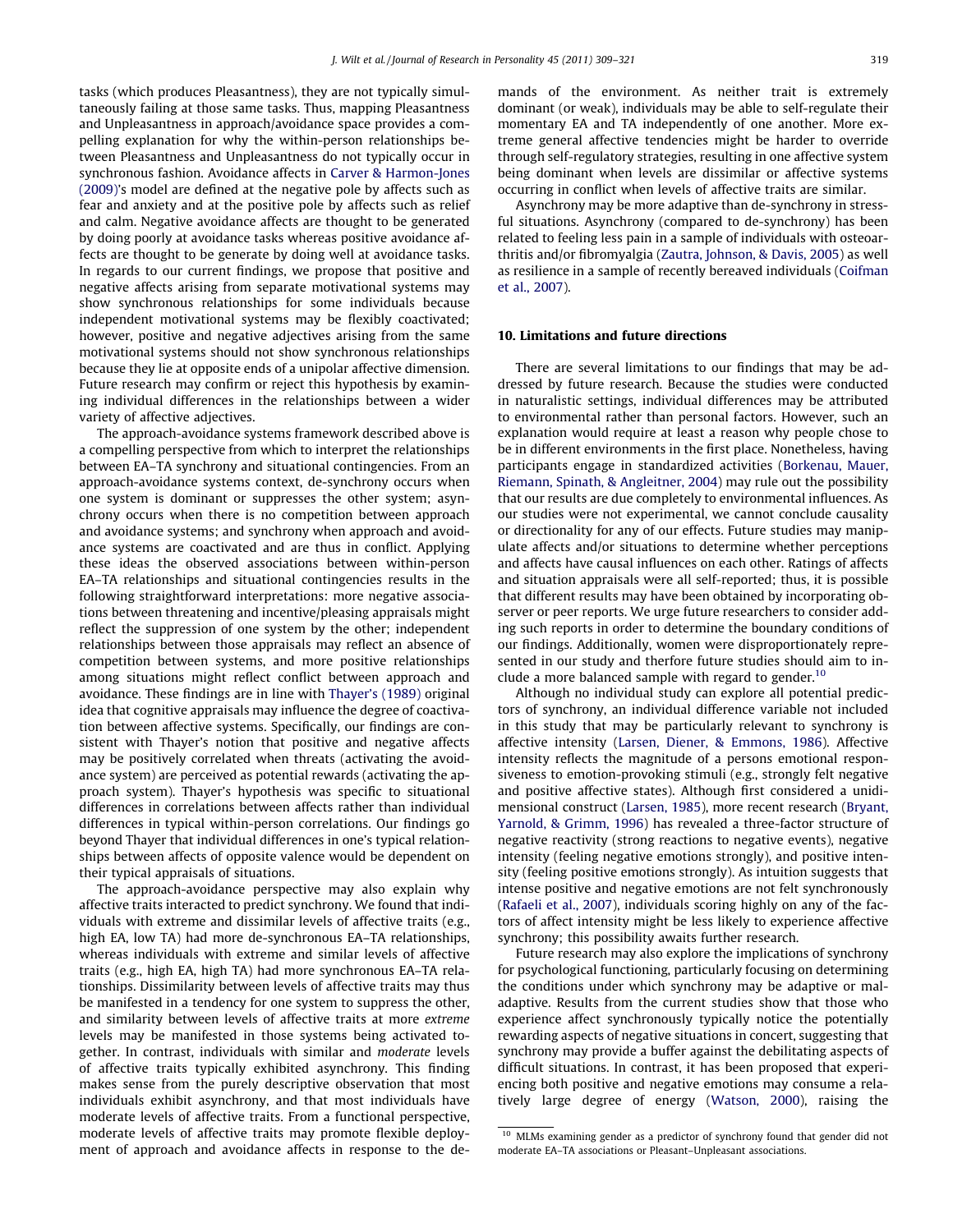possibility that synchrony may be associated with fatigue and therefore suboptimal cognitive performance (Matthews, Davies, Westerman, & Stammers, 2000).

Finally, because we were concerned with individual differences in relationships between positivity and negativity, we did not attempt to answer the separate question of whether experiences of positive and negative affect were truly simultaneous or whether they occurred sequentially. To do so likely requires integrating methods specialized for separating simultaneous and sequential subjective experiences (Carrera & Oceja, 2007) with neuroimaging techniques that have the ability to analyze brain regions involved in affect and conscious experience with high temporal resolution (Craig, 2010).

### 11. Conclusion

Researchers are divided over the question of whether positive affect and negative affects should be conceptualized as bipolar opposites (e.g., Russell, 1980; Barrett & Russell, 1998) or independent dimensions (Thayer, 1989; Larsen et al., 2001; Rafaeli & Revelle, 2006). Our findings, however, have consistently suggested that the relationships between positive and negative affects differ between individuals. Thus, the structure of affective space may be conceptualized more accurately as an individual difference variable, and a reliance only on nomothetic studies of affect alone may hinder our understanding of the experience. Findings from this study specifically show that individual differences in Pleasant– Unpleasant space range from de-synchrony to asynchrony, and individual differences in EA–TA space range between de-synchrony and synchrony. Further investigations in the aim of developing an idiographic predictive model of a particular individual's relationship between EA and TA may benefit from focusing on dynamic situation appraisals. Furthermore, taking an approach-avoidance perspective may be particularly fruitful in such investigations. By doing so, we may go beyond an understanding of those situations that are especially likely to provoke mixed emotions to find why people differ in their emotional experience and the circumstances under which particular within-person affective structures are beneficial. In closing, we advocate the use of cell-phone text-messaging as a medium that is well-tailored to investigate individual differences in the structure of affect across time.

# Acknowledgments

We would like to thank Eshkol Rafaeli for his comments on earlier drafts. Part of this research was supported by an Undergraduate Research Grant from Northwestern University.

### References

- Allport, G. W. (1937). Personality; a psychological interpretation. New York: H. Holt and Company.
- Anhoj, J., & Moldrup, C. (2004). Feasibility of collecting diary data from asthma patients through mobile phones and sms (short message service): Response rate analysis and focus group evaluation from a pilot study. Journal of Medical Internet Research, 6(4).
- Barrett, L., & Russell, J. A. (1998). Independence and bipolarity in the structure of current affect. Journal of Personality and Social Psychology, 74(4), 967–984.
- Bliese, P. (2009). Multilevel: Multilevel functions. R package version 2.3.
- Bolger, N., Davis, A., & Rafaeli, E. (2003). Diary methods: Capturing life as it is lived. Annual Review of Psychology, 54, 579–616.
- Borkenau, P., Mauer, N., Riemann, R., Spinath, F. M., & Angleitner, A. (2004). Thin slices of behavior as cues of personality and intelligence. Journal of Personality and Social Psychology, 86(4), 599–614.
- Bryant, F. B., Yarnold, P. R., & Grimm, L. G. (1996). Toward a measurement model of the affect intensity measure: A three-factor structure. Journal of Research in Personality, 30, 223–247.
- Bryk, A. S., & Raudenbush, S. W. (1992). Hierarchical linear models: Applications and data analysis methods. Advanced Qualitative Techniques in the Social Sciences (Vol. 1). Thousand Oaks, CA: Sage Publications, Inc.
- Carrera, P., & Oceja, L. (2007). Drawing mixed emotions: Sequential or simultaneous experiences? Cognition & Emotion, 21(2), 422-441.
- Carver, C. S. (2001). Affect and the functional bases of behavior: On the dimensional structure of affective experience. Personality and Social Psychology Review, 5(4), 345–356.
- Carver, C. S., & Harmon-Jones, E. (2009). Anger is an approach-related affect: Evidence and implications. Psychological Bulletin, 135(2), 183–204.
- Carver, C. S., & Scheier, M. F. (2000). Origins and functions of positive and negative affect: A control-process view. New York, NY: Psychology Press.
- Carver, C. S., & White, T. L. (1994). Behavioral inhibition, behavioral activation, and affective responses to impending reward and punishment: The BIS/BAS scales. Journal of Personality and Social Psychology, 67, 319–333.
- Coifman, K. G., Bonanno, G. A., & Rafaeli, E. (2007). Affect dynamics, bereavement and resilience to loss. Journal of Happiness Studies, 8(3), 371–392.
- Collins, R. L., Kashdan, T. B., & Gollnisch, G. (2003). The feasibility of using cellular phones to collect ecological momentary assessment data: Application to alcohol consumption. Experimental and Clinical Psychopharmacology, 11(1), 73–78.
- Conner, T. S., Barrett, L. F., Tugade, M. M., & Tennen, H. (2007). Idiographic personality: The theory and practice of experience sampling. In R. W. Robins, R. C. Fraley, & R. F. Krueger (Eds.), Handbook of research methods in personality psychology (pp. 79–96). New York, NY: Guilford Press.
- Craig, A. D. (2010). The sentient self. Brain Structure & Function,  $214(5-6)$ , 563-577.
- Davidson, R. J. (1992). Emotion and affective style: Hemispheric substrates. Psychological Science, 3(1), 39–43.
- Depue, R. A., & Collins, P. F. (1999). Neurobiology of the structure of personality: Dopamine, facilitation of incentive motivation, and extraversion. Behavioral and Brain Sciences, 22(3), 491–569.
- Emmons, R. A. (1989). Exploring the relations between motives and traits: The case of narcissism. In D. M. Buss & N. Cantor (Eds.), Personality psychology: Recent trends and emerging directions (pp. 32–44). New York: Springer-Verlag.
- Ersner-Hershfield, H., Mikels, J. A., Sullivan, S. J., & Carstensen, L. L. (2008). Poignancy: Mixed emotional experience in the face of meaningful endings. Journal of Personality and Social Psychology, 94(1), 158–167.
- Feldman, L. A. (1995). Valence focus and arousal focus: Individual differences in the structure of affective experience. Journal of Personality and Social Psychology, 69(1), 153–166.
- Fowles, D. C. (1987). Application of a behavioral theory of motivation to the concepts of anxiety and impulsivity. Journal of Research in Personality, 21(4), 417–435.
- Gray, J. A. (1994). Personality dimensions and emotion systems. In P. Ekman & R. J. Davidson (Eds.), The nature of emotion: Fundamental questions (pp. 243–247). New York: Oxford University Press.
- Gray, J. A., van Goozen, S. H. M., Van de Poll, N. E., & Sergeant, J. A. (1994). Framework for a taxonomy of psychiatric disorder. In Emotions: Essays on emotion theory (pp. 29–59). Hillsdale, NJ, England: Lawrence Erlbaum Associates, Inc..
- Hemenover, S. H., & Schimmack, U. (2007). That's disgusting!..., but very amusing: Mixed feelings of amusement and disgust. Cognition  $\mathcal G$  Emotion, 21(5), 1102–1113.
- Hilgard, E. R. (1980). The trilogy of mind: Cognition, affection, and conation. Journal of the History of the Behavioral Sciences, 16, 107–117.
- Hui, C. M., Fok, H. K., & Bond, M. H. (2009). Who feels more ambivalence? Linking dialectical thinking to mixed emotions. Personality and Individual Differences, 46(4), 493–498.
- Hunter, P. G., Schellenberg, E. G., & Schimmack, U. (2008). Mixed affective responses to music with conflicting cues. Cognition & Emotion, 22(2), 327-352.
- Johnson, J. A. (1997). Units of analysis for the description and explanation of personality. In R. Hogan, J. A. Johnson, & S. R. Briggs (Eds.), Handbook of personality psychology (pp. 73–93). San Diego, CA: Academic Press.
- Kauer, S. D., Reid, S. C., Sanci, L., & Patton, G. C. (2009). Investigating the utility of mobile phones for collecting data about adolescent alcohol use and related mood, stress, and coping behaviours: Lessons and recommendations. Drug and Alcohol Review, 28, 25–30.
- Klasnja, P., Harrison, B. L., LeGrand, L., LaMarca, A., Froehlich, J., & Hudson, S. E. (2008). Using wearable sensors and real time inference to understand human recall of routine activities.
- Kuntsche, E., & Robert, B. (2009). Short message service (sms) technology in alcohol research feasibility study. Alcohol and Alcoholism, 44(4), 423–428.
- Larsen, R. J. (1985). Theory and measurement of affect intensity as an individual difference characteristic. Dissertation Abstracts International, 45, 2297.
- Larsen, R. J., & Diener, E. (1992). Promises and problems with the circumplex model of emotion. In M. S. Clark (Ed.), Emotion (pp. 25-59). Thousand Oaks, CA: Sage Publications, Inc..
- Larsen, R. J., Diener, E., & Emmons, R. A. (1986). Affect intensity and reactions to daily life events. Journal of Personality and Social Psychology, 51(4), 803–814.
- Larsen, J. T., McGraw, A., & Cacioppo, J. T. (2001). Can people feel happy and sad at the same time? Journal of Personality and Social Psychology, 81(4), 684–696.
- Larsen, J. T., McGraw, A. P., Mellers, B. A., & Cacioppo, J. T. (2004). The agony of victory and thrill of defeat: Mixed emotional reactions to disappointing wins and relieving losses. Psychological Science, 15(5), 325–330.
- Matthews, G., Davies, D. R., Westerman, S. J., & Stammers, R. B. (2000). Human Performance: Cognition, stress, and individual differences. Philadelphia, PA: Taylor & Francis.
- Matthews, G., & Westerman, S. J. (1994). Energy and tension as predictors of controlled visual and memory search. Personality and Individual Differences, 17(5), 617–626.